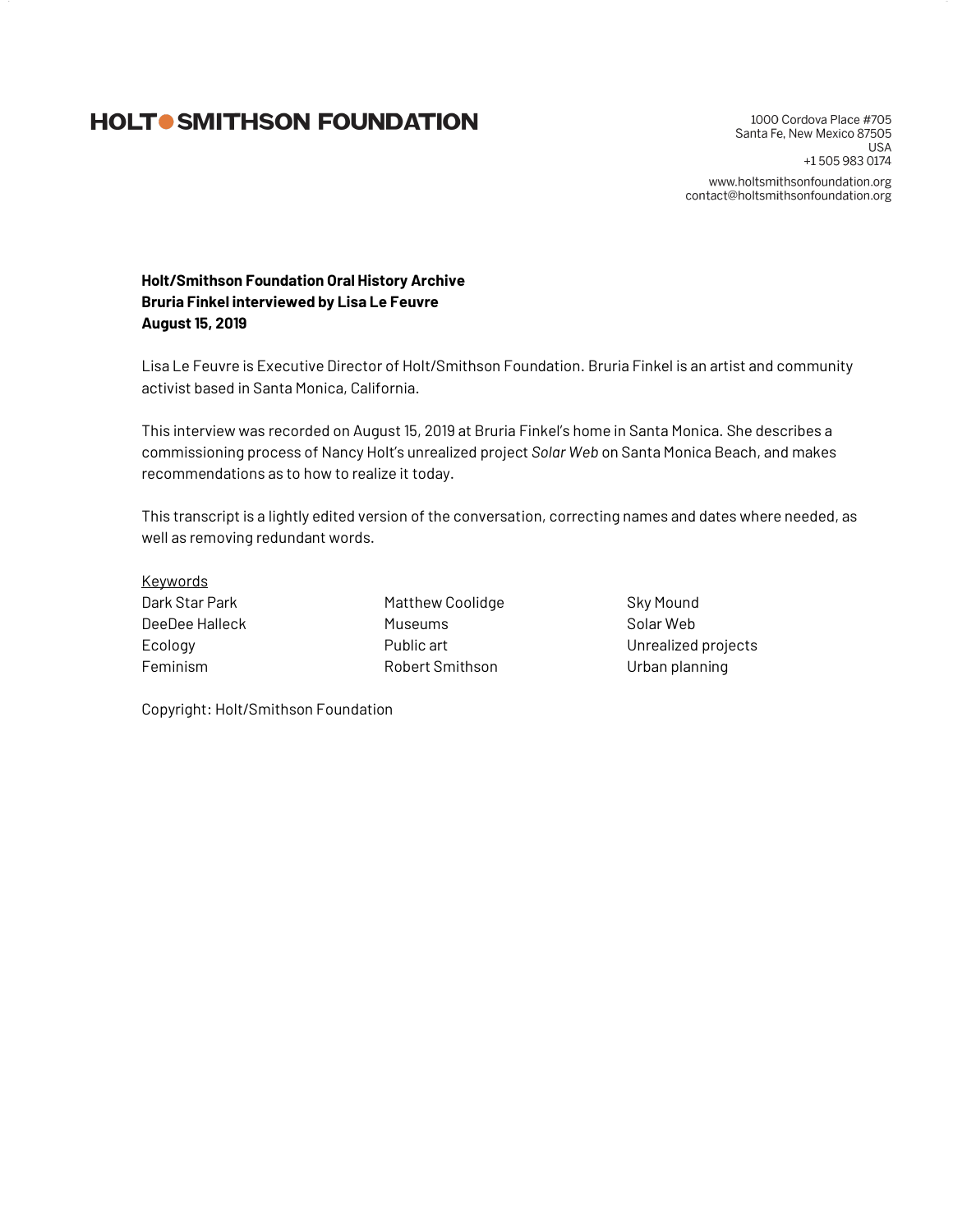

#### **Lisa Le Feuvre**

When did you first meet Nancy Holt?

## **Bruria Finkel**

I met Nancy in 1984. The reason I met Nancy was I was a member of the Santa Monica Arts Commission. We were the founders of the arts comission. And I proposed to the city that we should have a park. Change the beach into a new concept of a park. And this was to be Natural Elements Sculpture Park, which we called NES Park. In Hebrew, by the way, *nes* is a miracle. So the story goes on.

In any case, we invited ten artists, and Nancy was one of them. Among them was James Turrell, I think, Nancy, and Doug Harris people who were just beginning, considering that in 1993, we were all very young. And they were interested in the ecology issues, and I think that addressing the idea of all the issues that are involved with ecology. Some worked with sound. Some worked with light. Nancy was unique in her way because she brought the world and she brought the universe down.

And her connection was immediately both exciting and very interesting because she proposed a piece called *Solar Web*. And the idea was really to kind of connect with the sunset at the beach, and also bring in the shadows of what happens every day and also create a circle where there would be an eclipse, an inverted eclipse once in June. And it was very exciting. We worked on the project for about fifteen years. Nancy was very busy. At the time, she was working near DC, I think, doing the park.

## **LLF**

*Dark Star Park*.

#### **BF**

Right. And then there was some work that she was doing in Finland.

## **LLF**

That would've been *Up and Under*.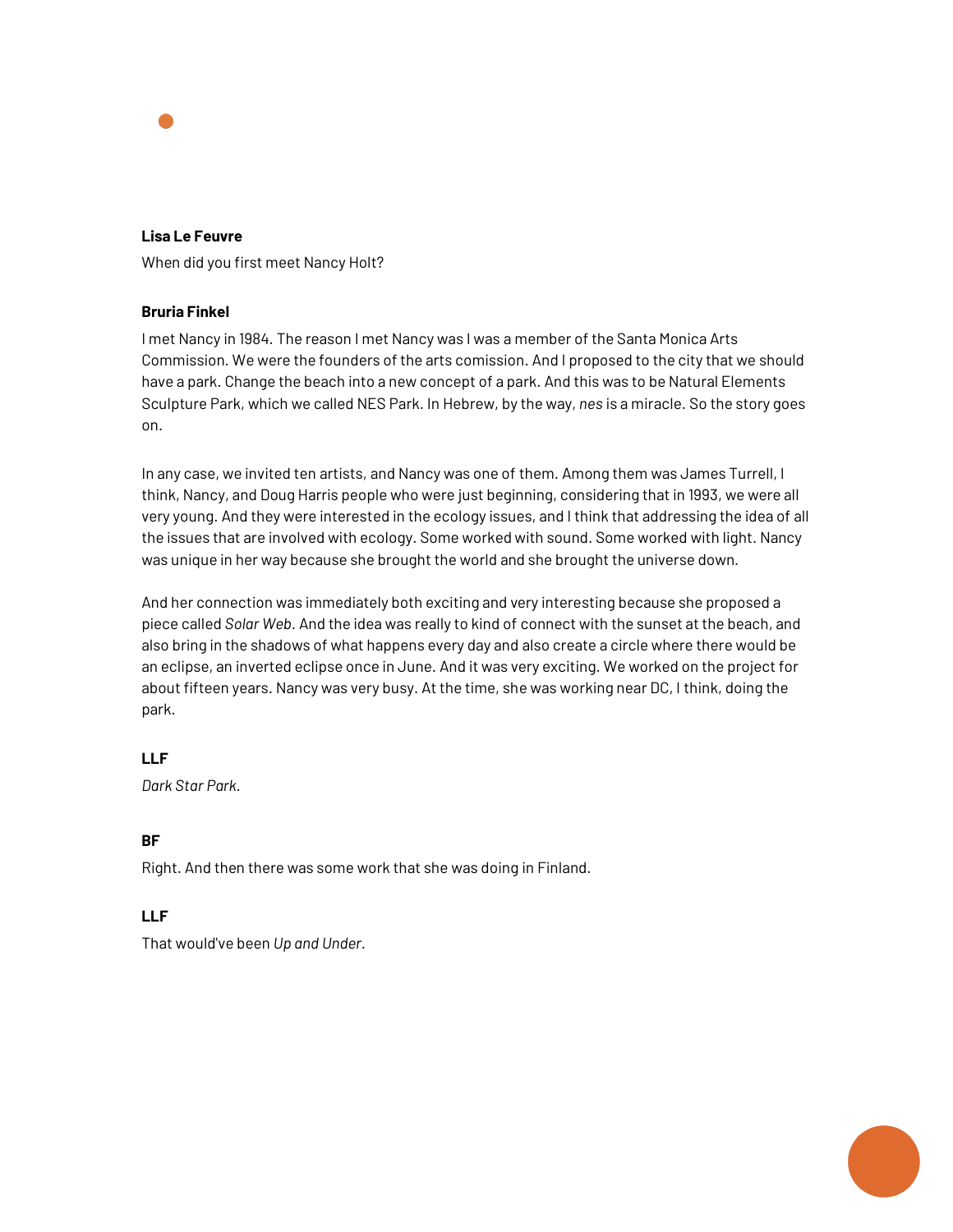

And she was very busy, but it was really wonderful to have her here. So she came down to kind of look for the production to be done here, not to be brought from another place. So she had to survey the people that she needed, and so on and so forth. And she stayed with us at the time, and I love what she said. I think somebody called her from New York, and she said, "I now know I'm in California because there are crystals, all kinds of prisms on the window." And the sun was right coming down, and we had lights all over the place, and she said, "I know I'm in California now." And it was really kind of wonderful.

We had sort of a small quest room in the back and she stayed with us for a few days, doing her work. And we cemented our friendship at the time. It was really very wonderful. When we came to New York, we met DeeDee Halleck and her husband, and that became a very good friendship. And Nancy said to me one thing very interesting. She said, "There is only one person here in Los Angeles that you should really get to know, and that's Matt Coolidge. And so they were part of her universe, and very much involved. As you know today, they're all very involved still.

And it was a pleasure to meet her in that moment. She worked very hard. She found the people that she needed, astronomers who would work with the piece and create all the trajectory of the light and everything else. She worked very carefully and very intensely on this issue. And it was something I thought would be amazing for everybody in Los Angeles because that would be a place people came to gaze at the sun and come for the solstice and do all the things. Unfortunately, as we were getting all our permissions from the city council and also the permissions from the federal government-- not the federal, the California state government, there were people here who really were not interested.

## **LLF**

So these are people who were living along the edge of Santa Monica beach, is that correct?

## **BF**

Yes. Not only them. Those were the rich ones. But there were other rich ones living somewhere else, and they had this notion that the beach has to be empty of anything. They didn't mind having ball games on the beach or flying little things across a screen.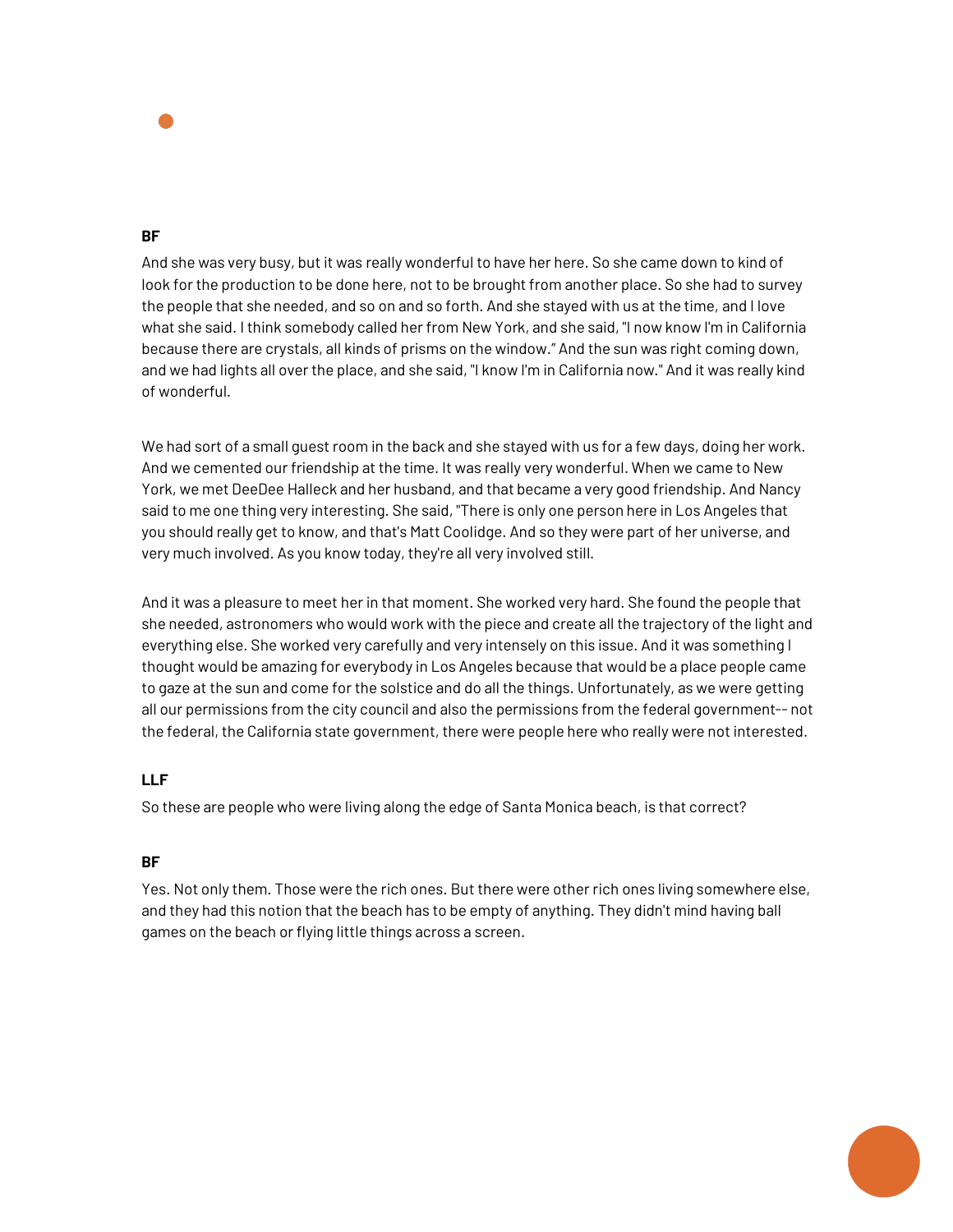

## **LLF**

So just to go back a little bit, Bruria, you invited this group of artists that included Nancy in 1984. What made you decide on Nancy as being someone that you wanted to reach out to?

#### **BF**

Her work. Her work was essential to the choices that we made, and the work of every other artist too. I won't go into what they designed or what they did. It's really beautiful, but Nancy was really a star in the group. Her work was not only simple in the approach, but very deep. Her ideas of connecting the sun, the moon, the nighttime, and the daytime to creating this whole sphere that we are in was an extraordinary expanding of a thought. And I just loved it instantly, and I think that other people would too immediately. And now we see that she's getting quite a bit of attention on her work, which she, through the time that I knew her, obviously struggled. I think Smithson himself was a very brilliant young man, and unfortunately, was cut off much too soon. But Nancy was the keeper. She was really the keeper of all that and committed and never really veered away from any idea that would-- she really kept both her work going and his commitment. And I admired that. Those are the things that really attract me to her.

And you'll have to take into. . . none of those artists really were too well known at the time. In the art world, they began to get some attention, but none of them were really known. And the thing that was very interesting to me was this was at the beginning of our consciousness in the city into the idea of the ecological and the issues of the day that were beginning to happen. And not only that, but we really got the whole art world, who's sort of in another direction, to look at it. And the ecology became an issue before . . . I myself am an artist and my very first show had to do with ecology and it had to do with the issue of war, the issue of mental sickness, the issue of the use of materials out of the Earth, like getting oil out in Santa Barbara and covering the seashore with gunk, and the animals all kind of struggling and dying. That was part of the images that I used in my show, and so I was very alert to it. That show was in 1968, so I was looking for artists who had this language in their work and found great, not only sympathy, I wanted that to become a very important part of the language. At the time, minimalism and pop art was the hot stuff, and it's okay, but that was not what we were being or living. And I think we have to address that, just like we have to do this today.

## **LLF**

So to return to the process of the work by Nancy, she made all the plans and then you started talking to people.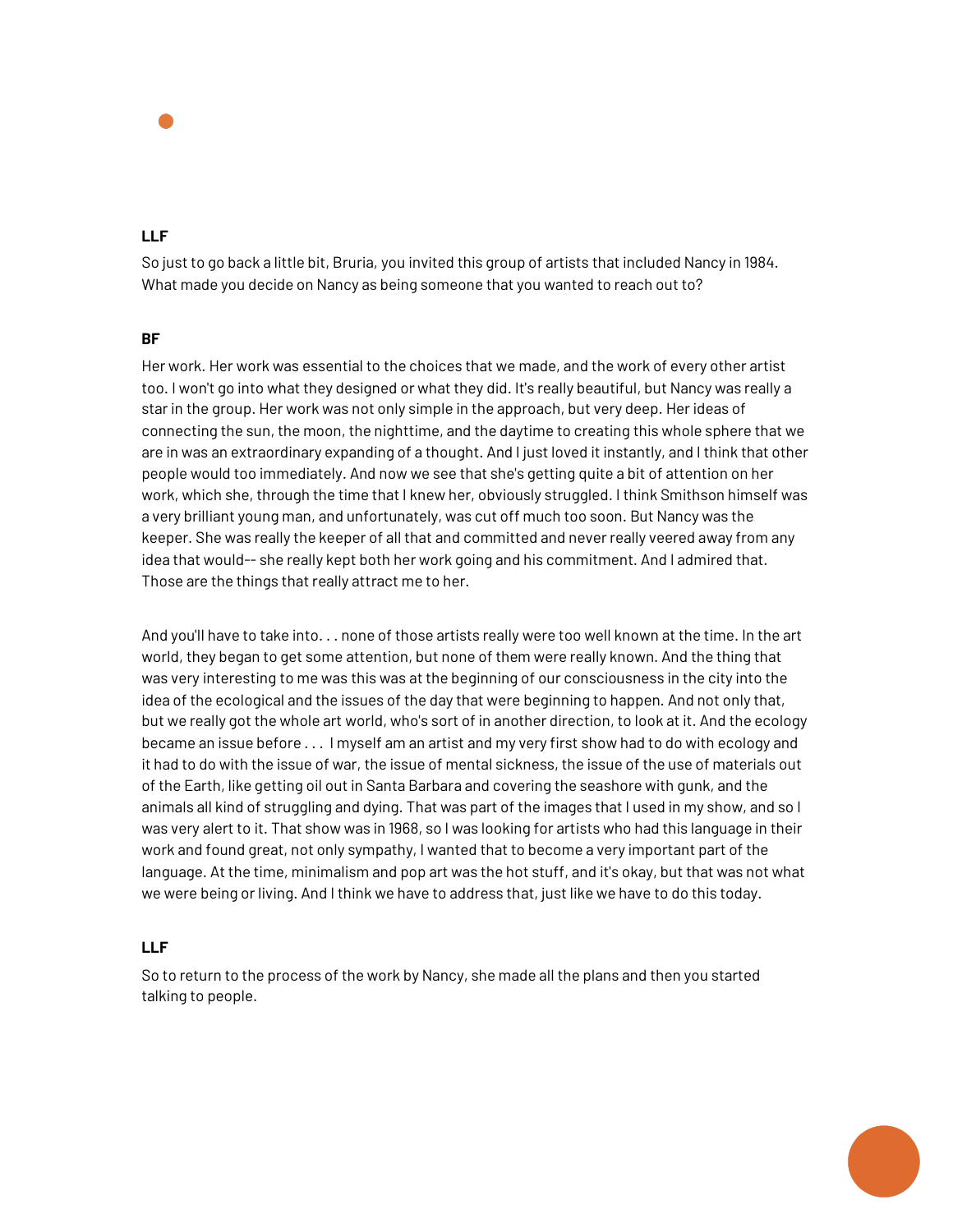

What we asked them to do is give us a name of the piece that they wanted to do and also give us a drawing. Also, make a suggestion of how much. And we had a certain amount of money, but we knew that we would have to go out and get more money. And a timeline. Those were the things. And the people who came in, the ten artists, only two of them were from Santa Monica. The others were from all over. This was a virgin event because we were still young. The idea of having an arts commission, we started it in the Southland, even though arts commissions were happening in Baltimore and other places, in New York. But nothing was happening here in that sense, and so we kind of lit the fire. And doing that with this group of artists who are now very, very ensconced and very committed and still here and doing work was an important moment. And so all of a sudden, the city became more conscious of it and building became more important. How things get disposed of and how things are being built. So we affected everything around us. It wasn't just art. It was really changing the language and also creating an opportunity for really moving on into the 21st century. And that was exciting. It was a good moment here in Santa Monica, but it always complicates the situation when you have politics that depends on power. I don't mind politics that is supported, but politics that depends on power becomes really rancid very quickly.

# **LLF**

So Nancy's work that you commissioned, she really came up exactly what she wanted to look-- what she wanted it to look like. And where was the location on the beach? I know last time I visited, we went out to the beach. But it was quite close to where there's currently a playground. Is that correct?

## **BF**

Yes. Yes. Right. Actually, I went with Nancy, and when Nancy couldn't come and she already made arrangements with someone, I would take her place and talk to her to see what she wanted out of this meeting. I was there the day she was there, when we put the pin into the ground. And so she was very serious about the work. And what happened was that we needed to raise more money, and she knew that. But she had everything going, and she called me up and she said, "Henry Korn says that I should do it right away." And I said, "Well, we got all the permissions. I don't know what the rush--" well, Henry was right because those naysayers began very involved and started attacking. And so I wrote a very long article in the paper to try to take them in a different direction.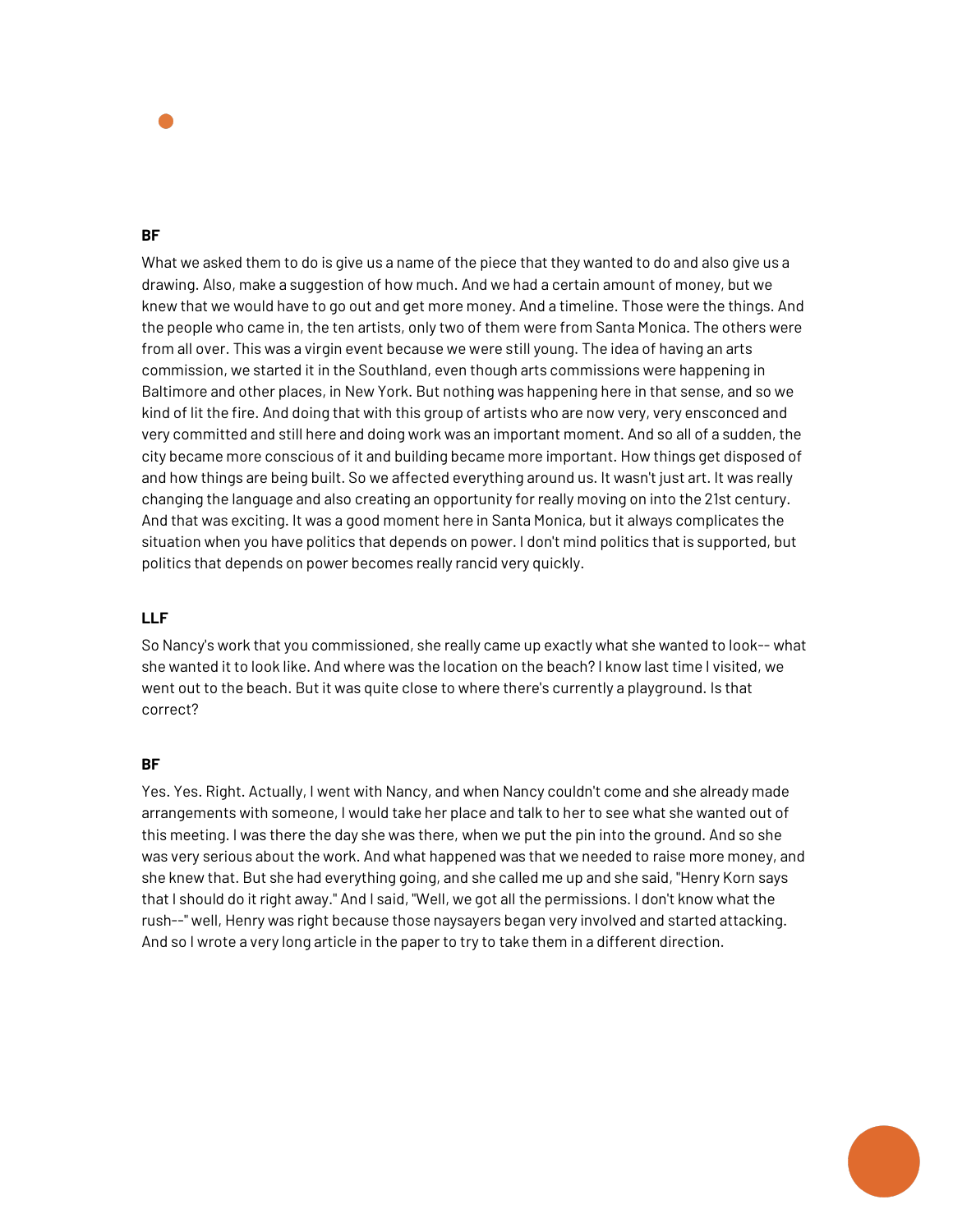

And then a change in the city had to do with the council, and the council-- this was already set in stone, so to speak, and this council decided that they were going to listen to the naysayers. And unfortunately, this person who caused the disaster of refusal was a green guy. And of course, he didn't last very long, but he was there at the time, and he didn't even understand what the work was about.

# **LLF**

And just one question, Bruria. Henry Korn, who was he?

# **BF**

Henry Korn was the director of the arts commission at the time.

## **LLF**

Right. Okay. And then the naysayer, was this a politician or a local resident?

## **BF**

Well, the naysayers, the person who was really objecting to it is - if I only remember their name this husband and wife, and he was on the city council when the banks were in charge, you see. In 1980, the radical movement here changed, and we became more interested in unions in the city, interested in ecology issues, in art. None of that was really [inaudible] before. And so our first mayor was a woman. And most of the people were flower children. And rent control got in. So issues of the day were very important, and the politics of the place really became different. It seems like people turned their minds, and they all became very supportive of rent control. But it took to near ten years to make that happen.

But once we set up the arts commission, it was a very important part of the city. We created really policy that is, up to today, still an important part, like percent for the arts, like public percent for the art, the developers percent for the art, planning events where the community can come together on the pier, and the beach is an important aspect of Santa Monica because it's a treasure place. And to say the beach doesn't need anything was really something of an insult. We managed to put in two works, and when it came to Nancy's piece, they were very emboldened and this green guy decided that he went with them. And that one vote-- it shouldn't have gotten to a vote at all, but that's what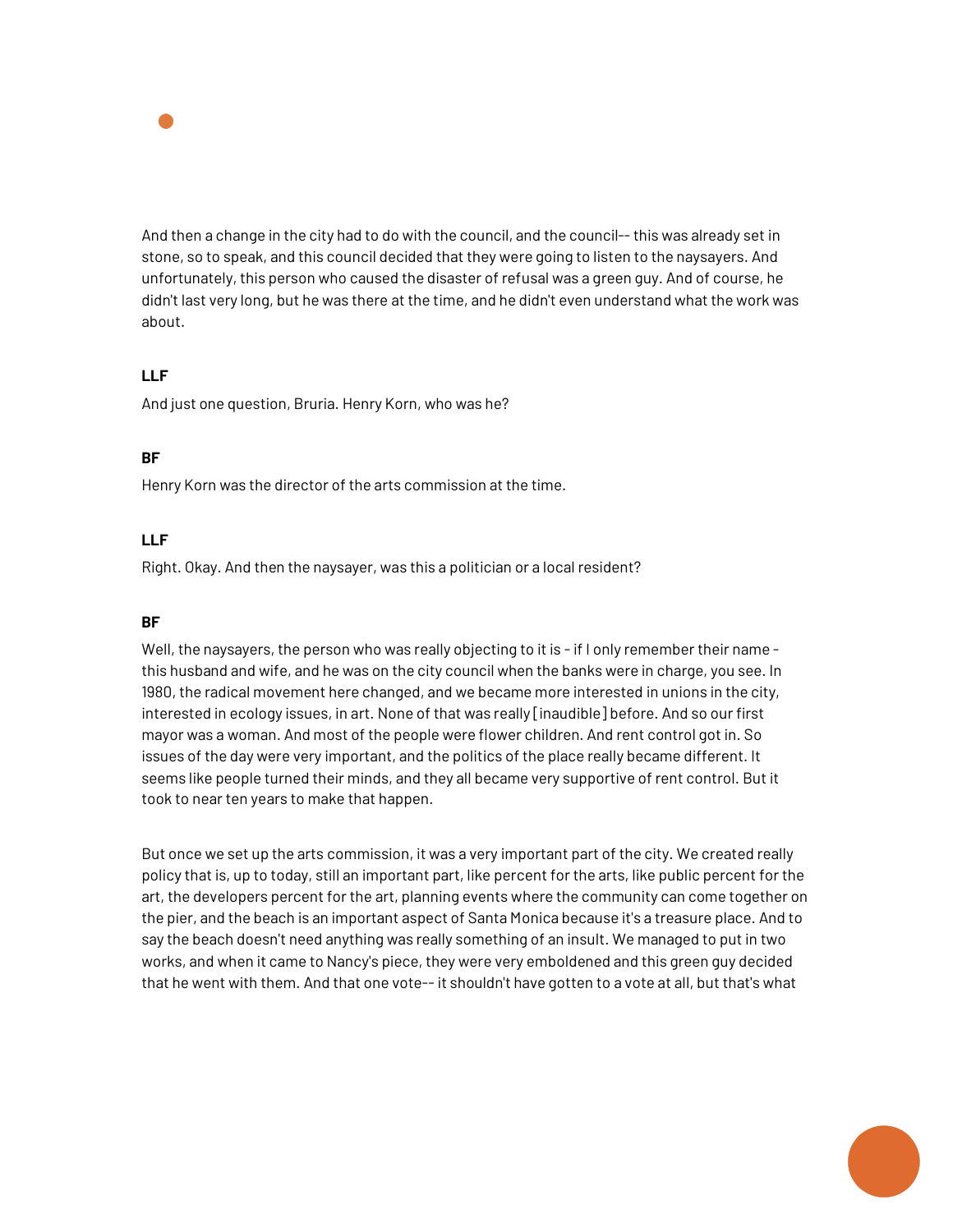

happened. It's interesting what happened in time because when I met you and I saw that you were all very serious about this work to go back on the beach, I was really happy. That was something of a dream for me. And so I started talking to some of the council members, and they're interested because what happened in the decision was to cut her piece down, meaning it's seventy-two feet. They wanted it to be thirty feet. And I said, "You can't do that. This is an artwork that is thought out and every portion, every inch of it is well done."

And so we kind of left it alone. I think it can go back, and I think that we can put it back there, but it's going to take time. It's going to take money and time. The money issue was also very interesting. We started out with 75,000. She thought that she might be able to do it. But clearly, it was not enough because there was metal pieces that needed to happen, cement, and for the circle that she wanted. All those different aspects raised it double. And then we finally got back to it, and she managed to get some money from the Lennon Foundation. And we had \$270,000 to do the piece. And I'm sure that it's double this time, that it's going to be more than that. Maybe not. I don't know. We have to check it out.

## **LLF**

And could you, Bruria, describe how you remember the piece, how it would've looked if it would have been realized back in 1984?

## **BF**

I saw the whole thing because envisioning the whole park was going to be something very interesting because Nancy's was a gateway to this beach park, which only had 500 yards between each piece to the other. And so her piece was going to be the gateway. James Turrell was going to be something that connects with the canal that comes under the Earth to deliver winter water, which is both dirty sometimes because it goes through the whole city. So the question is: how do you bring it in? And Jim had a very beautiful plan also, which was a circular space, which he would cover with dark sand and create a tunnel of the water, every movement of the water, every sunrise and sunset or whatever. So they were involved all with the nature, the actual what's going on in time, and it would create just a thin layer where you can reflect the sky. That piece just died very quickly because the council decided that an inch of water can kill a child. Forget it, you know? Which is nonsense.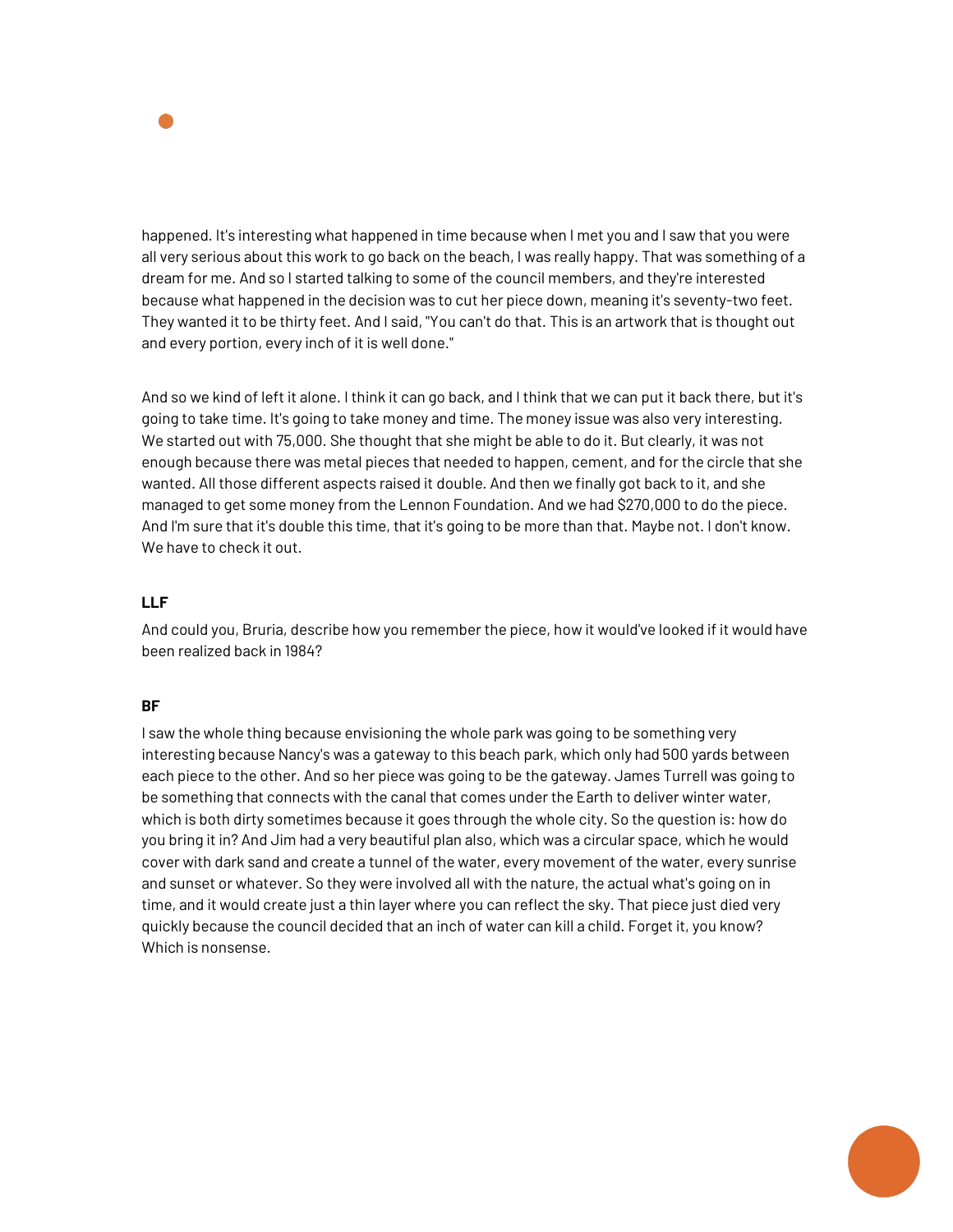

Other pieces had opportunity for a gaze to sit on the beach and look into the wilderness of the beach. I think Zimmerman decided-- Elyn Zimmerman decided on another piece. But the last piece that I thought would be interesting is the Lloyd [inaudible], who created some kind of walking arch, and you could play under or you can play over. And that didn't [get] realized at all. So it was complicated because we had to have enough money to do the whole project, but we didn't. And it was very hard to raise moneys at the time. Probably 2 million would've done it and would've made it really possible, but I don't know. Now, it's probably 20 million to do something like that. And the wheel of the leadership, because it was sort of a young leadership, was not to make too many waves, which annoyed me thoroughly. And so what happened at the time is that they decided that they're not taking the idea out. The idea of NES Park is still in the books, butit has to be smaller.

Carl Cheng did a big roller. Now, his idea when he presented was that it should be an aluminum or bronze roller that would be about two feet tall and could be run behind a truck, and he would run it right at the edge of the water, right? When kids came in, or people, and they could go on the different-- knock down the house and the circle and the square or the triangle. And the truth of the matter is I don't know what happened to him. It became an eight-foot cylinder that you need a tractor to move, and it changed the whole idea. You cannot move this kind of a thing very far. But he created it, and we really needed a Caterpillar tractor to bring it on. And that day that they were making a decision, the arts commission office decided that they were going to try moving it, and they did get a Caterpillar tractor. But the problem was that it barely moved. And so they moved it in the beginning once, and then that was the second time. And that was a disaster. And so I think staff decided that they like it as an object, and they created a place for it on the beach.

Now, about a year ago, it got broken up and unfortunately, fell apart. And Henry was asking me, "What do you think happened? Why did he go off the beat?" I said, "He probably looked at maps, and he looked at different things and got caught in the sight of how much can he put in onto this roller?" And Carl himself said, "Unfortunately, I didn't do it in aluminum because aluminum gets destroyed in 200 years." And I thought to myself, "Well, that's looking to a real future." But the point is that he really did not do what he should have done.

## **LLF**

And Nancy, in distinction, am I right in thinking that she had a very clear idea of what she wanted to do the moment you started talking to her in 1984, and that idea was consistent through the fifteen years of working until 2001.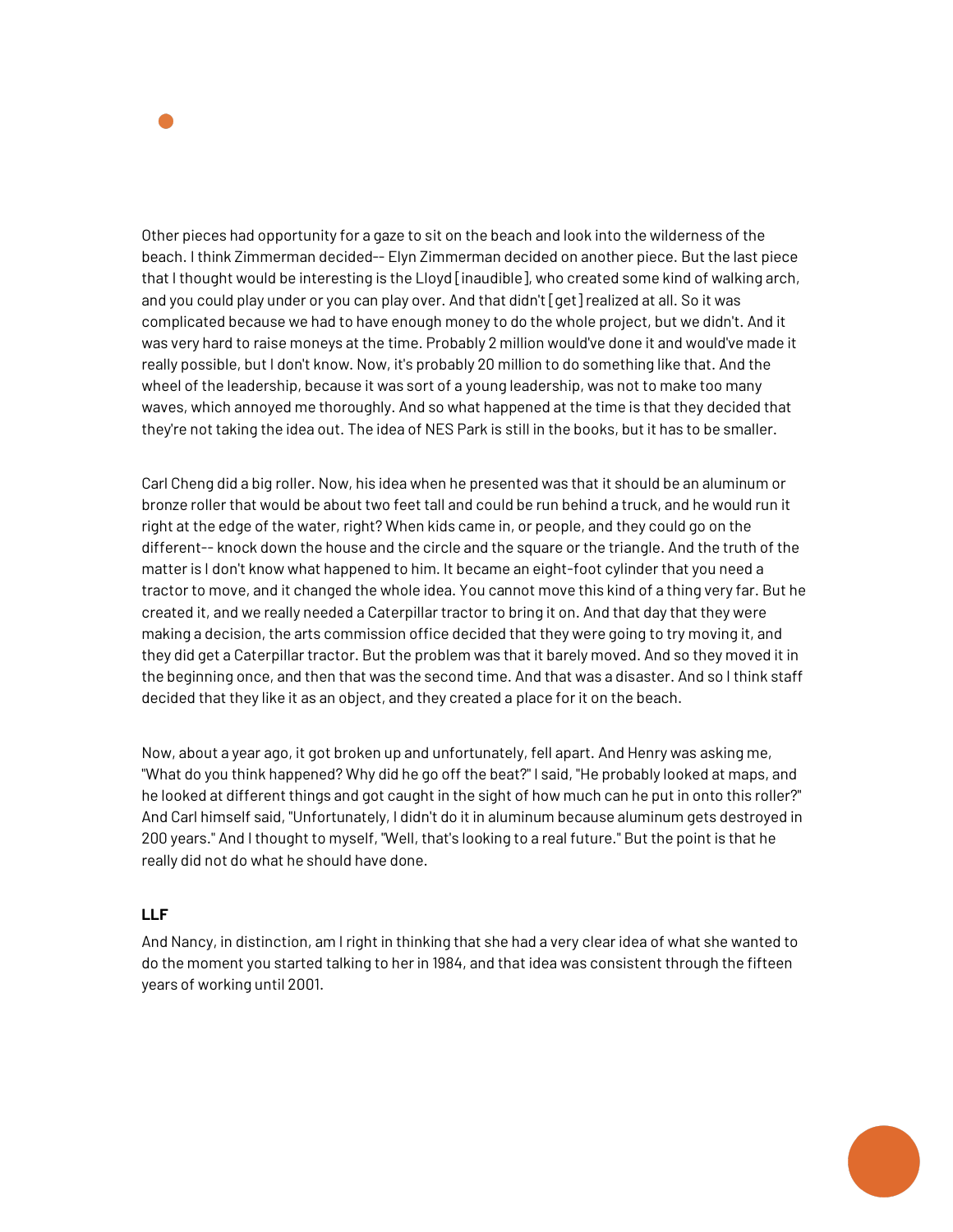

Absolutely. Yeah. Yeah. Nancy didn't veer one inch. The only issue that came up-- the few issues that came up is if children climb on it, what happens? So the diameter of the pipe had to change, and so she did. She changed it to five inch or four inch, and they were two inches before, so you can climb on it and roll on it. But in order to stop kids from doing that, she increased the size of the perimeter of the pipe. She was very sensitive to the questions that people asked. She was very inclusive on the ideas that people suggested. But she was very clear of what she wanted. And I think that in general, this is about Nancy. She's very clear when the vision is there, and she doesn't veer away. If she has to drill that pile of sand, that's what happens because it is what you want to see on the other side. And I think that that's the mark of a genius. It's the mark of an exceptional vision. Her idea of drilling holes in the pipes to see Venus at night, you have to be there a long time to find it, right? Wait through weather and all the rest of it. So I think Nancy's unique, totally unique in both her approach, her understanding, and her vision.

## **LLF**

And then after starting your conversation in 1984 with her, you became good friends and you kept in contact until she passed away in 2014. Can you tell me about the first time you went to see *Sun Tunnels*? What was that like?

## **BF**

Well, I went to Utah when there was a conference that was made, and I think Nancy and the art center there did a very fantastic conference because what happened was the *Spiral Jetty* all of a sudden appeared white. And that caused by the fact that there's not enough water getting into the area at the time that covered it. And that was really quite a vision. Amazing. I have some really beautiful shots of that time. And Nancy said, "You have to come, and this is going to be the thing." And so I did. I was there four days with Nancy. There was a couple that got married on it. I think I have a picture of that if you need it, the bride. And Nancy was delighted with that because it all of a sudden became alive in many ways. Not only did the *Jetty* arrive in this kind of a virgin look and people used it and loved it and were there. It was a really fabulous moment, I think, for her and for the people who experienced it with her.

I think Matt was taking a group down to the tunnels, but I couldn't go then. But in 2014, I went to the tunnels the first time, and I was just amazed. I've seen pictures of them, and she's talked about them. She described how the moon looks at night. She was [inaudible] a chart. And I don't know

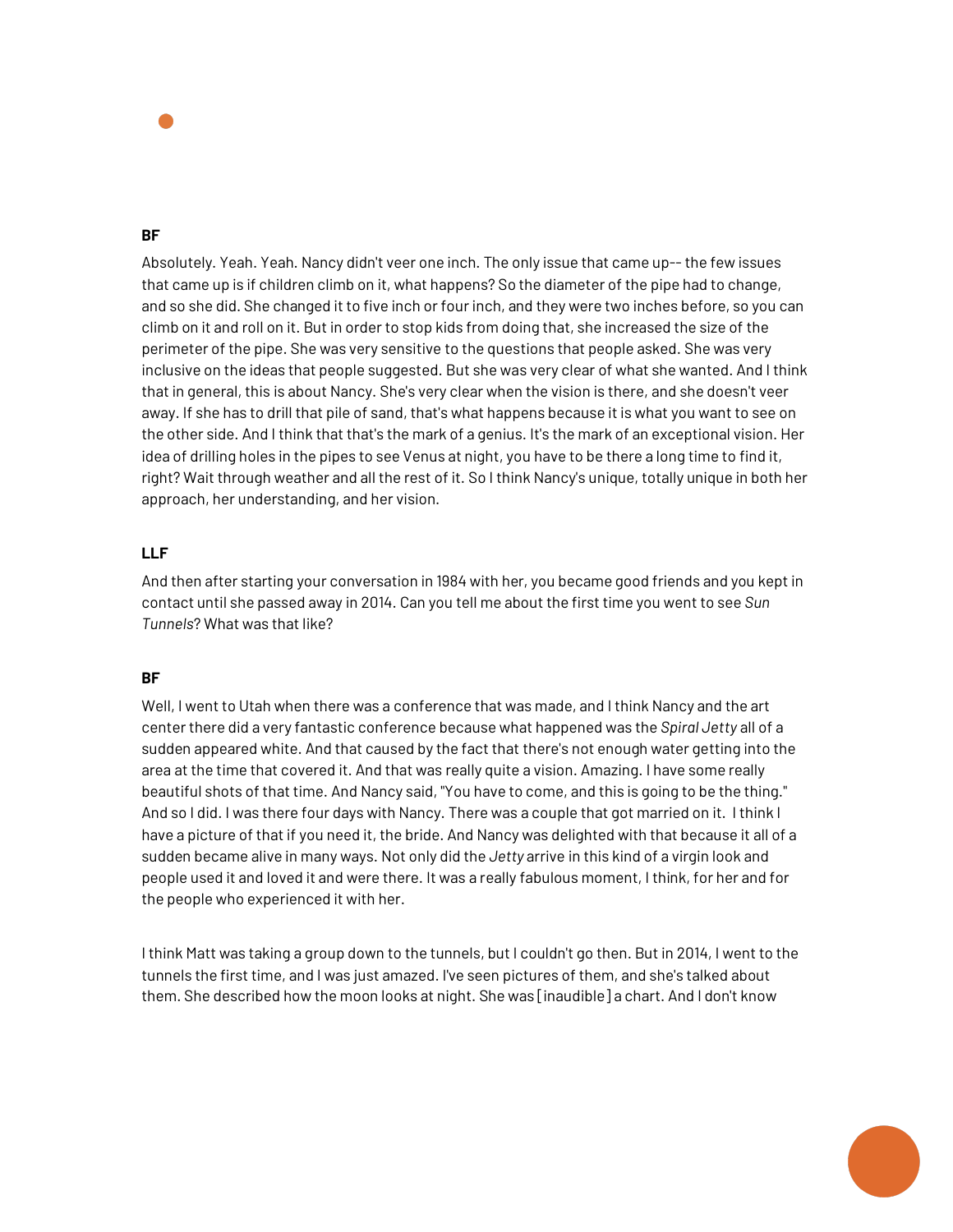

where it is. She gave me one. And it was always wonderful to be with Nancy. I saw her through the time-- I started looking at participating actually in the sculptors' conferences in 1978, and the first one that I did was in Canada and met some very interesting artists. And I did a series of interviews for KPFK there. And I interviewed Bob Irwin and what's his name? The guy who said that the message is the massage or the massage is the message?

# **LLF**

Marshall McLuhan.

# **BF**

Yes. So in their archives, they have-- and so I interviewed some interesting artists, and I think the next one was Nancy in Washington was doing a presentation of her work. And so we were in contact all the time and were able to say, "Well, I'll see you there." And David [BF's husband] and I came to New York one day before she actually moved to Santa Fe and we stayed in her place because she was somewhere in the world, either France or Denmark. It was a relationship that was worth keeping. And I always found Nancy very generous. I found her generous with time, with thoughts, with friendship, and this personal kind of connection was really always truthful and never demanding anything, but always there. And I loved her very much. She was very special.

So when you came back and said, "We would like to look at it again," I would like that. I would like to work on that. I think this would be a very important thing. In general, I'm thinking that I have to give up my political agendas here. Forty years is a long time. There are a few things that I want to still do, and that's one of them.

## **LLF**

And do you think that in 2019, 2020, the best way forward would be to start with Nancy's project, and then to see if it's right to do other artistic commissions on the beach? Or do you think Nancy's project would be enough on Santa Monica beach today?

## **BF**

I'm not too sure that we can do the whole vision of the NES park, the Natural Element Sculpture Park. Would be ideal because then you have really something on the beach that really deals with different aspects of the environment. It would be wonderful. And it goes all the way to the end of the pier.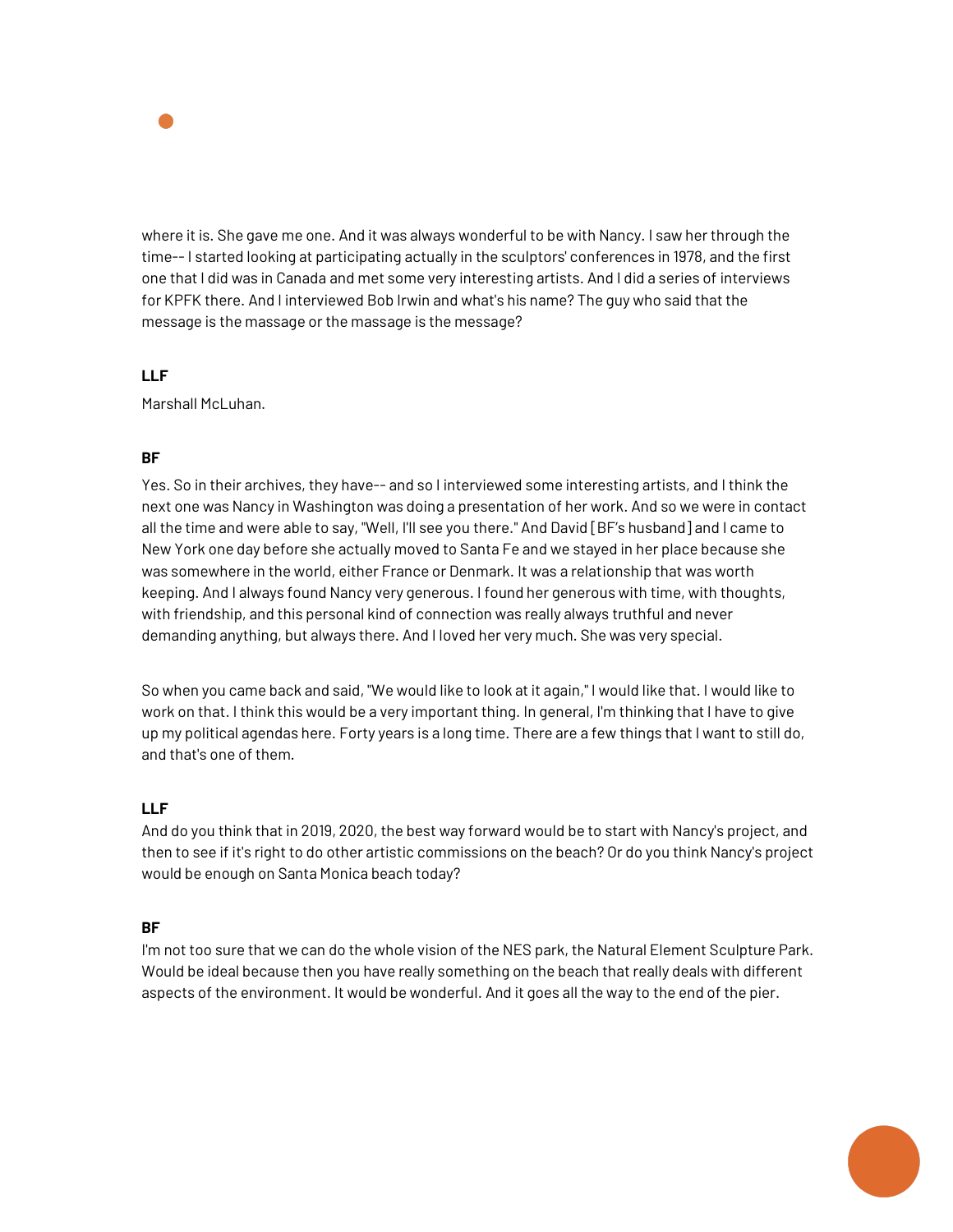

Many of the artists are gone. They were young, but they grew old, and I don't think we can do all that there is there. So my thinking is that Nancy's piece, because there are people in this community and in the world who are really pushing the idea of Nancy's work and making it happen in the communities that she worked in, that would be not enough, but it would be one thing to start with.

## **LLF**

And you talked, Bruria, about Nancy's commitment to working with local companies to make the work. Can you tell us a little bit about how she went about finding the right companies to work with, who she spoke to, really her working processes?

#### **BF**

Oh, it's interesting. I think that first of all, she knew what she wanted. And so she would find every pipe company in the country-- I mean, in the area to go and visit. She never really just ordered it on the phone. She physically went to places. She physically saw the material. She physically would decide what color it should be and where she would get the color. And then she would like to hire people right from the community, and I think it was an approach that she took in every place. And I learned a lot from her on that, so. Because what it does, it shows respect to both the community and brings work to the community. Bringing material from other places to-- I relate to it like she probably did as far as bringing art pieces to a museum. We had lots of talks about how come this whole movement of Earthworks began and what was in the mind of these artists who went into this wilderness and away from the urban life? Completely away. I mean, she and Bob certainly were pioneers in that. Michael Heizer was doing it too and Walter De Maria, and all these people had this notion that they can connect with something very special in the wilderness. Now, it's almost Biblical because that's exactly where maybe you find some kind of solution and revelations that are not available when you have too much light going on and noise going on, so.

And I think Nancy really had this searching all through her life. I mean, she was involved with a particular kind of meditation form, which I think I always said, "It's going to kill your knees." Nancy used to kneel or sit on a pillow. She can do that. And I think it did eventually kind of caused her physical harm, but she searched. Nancy both searched and practiced all that. And I think those were important places for her, and as far as I'm concerned, were the places where she was able to clear her mind and to be very clear about what it is that she is involved with. And her clarity is one of the things that I admired very much. She would not get to say anything without that, and she would not start work without that clarity. When she started working on the project in New Jersey-- now, I was sitting in a meeting just last week, and I mentioned her name and I mentioned the project to this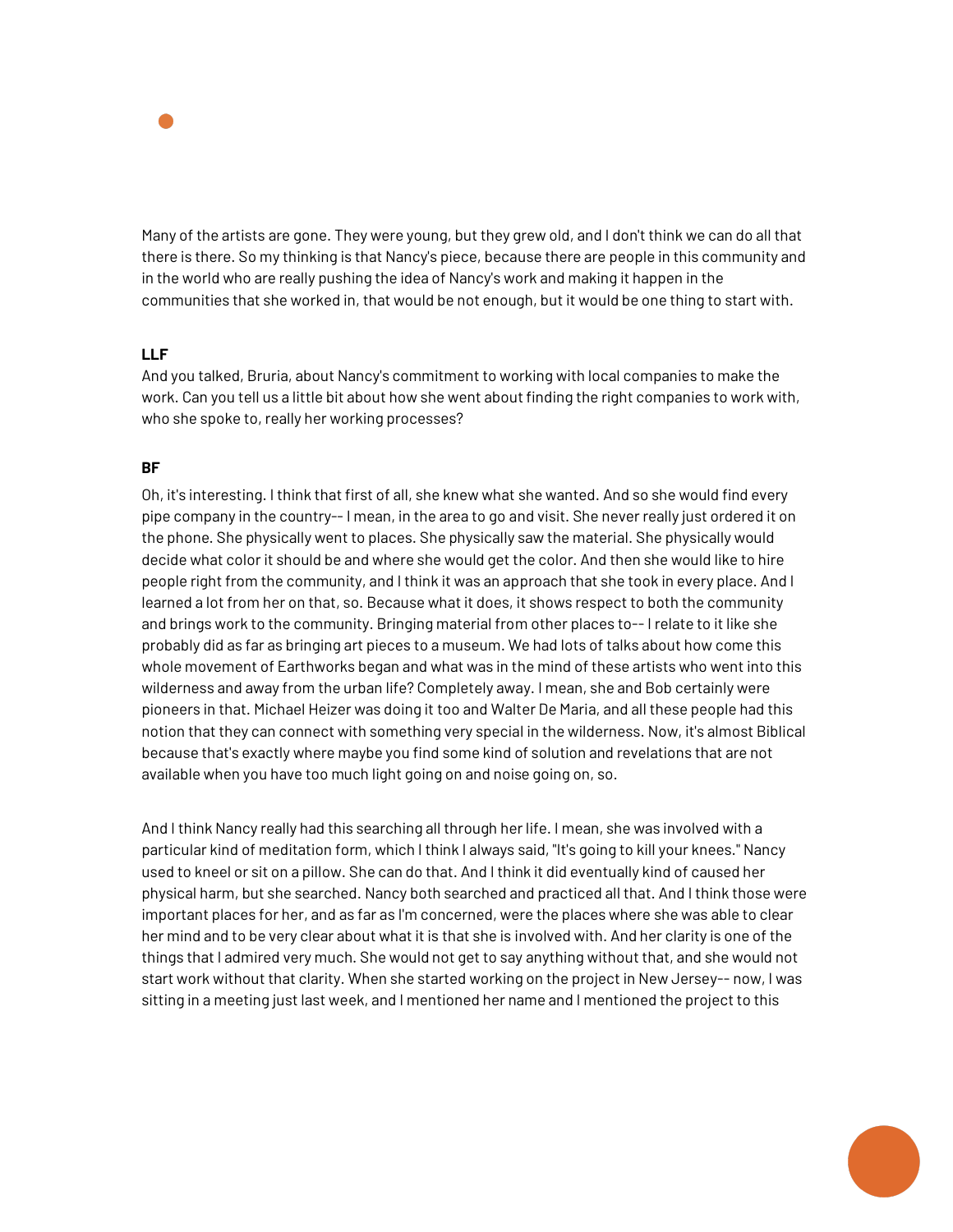

person who is a friend of mine, who is now heavily involved with the whole methane movement, methane gas movement, where they want to change and use the methane as power, as electric power and all the rest of it. Now, those ideas, they're searching it out and when I said to him, "Nancy did a fantastic park plan for that," he says, "I want to see that, and I would like you to send me whatever you have on that." Because I remember we went to that park to see it, and it was amazing.

## **LLF**

So this was the project *Sky Mound* that Nancy was so committed to. She began in 1986 working on it, and it was a major reclamation project in New Jersey .

# **BF**

Exactly. And it didn't happen, again, because of politics, you see. But now they're awake. All of a sudden, they're awake. And how do you reclaim this methane gas coming out of the garbage that humans are creating? This recycling notion, this idea of preservation and the idea of using it in a different form, this is really amazing. In that piece, I think she has achieved real strength, real power, everything, because we talk about going to the moon and going to Mars, but these are nonsense kind of comments because it's exciting. It takes your imagination and flares it up. But the daily interaction is where Nancy was. Nancy lived every moment of the day. I wouldn't say it was easy, but I think that that's what she strived for. And that's where the clarity comes from, I think.

## **LLF**

And did you visit the various manufacturers that Nancy was talking to with her?

## **BF**

A few.

## **LLF**

And what was that like? How did she describe her project to the workers, to the people?

## **BF**

Well, by now, we had an image, right? And so she would take her image with her and suggest. But her knowledge of materials was very deep, very easy to understand her. I personally was always in awe of how she created the easy understanding between her and the person who was supplying whatever was necessary, and particularly in the issue of the astronomy. The astronomy was unique,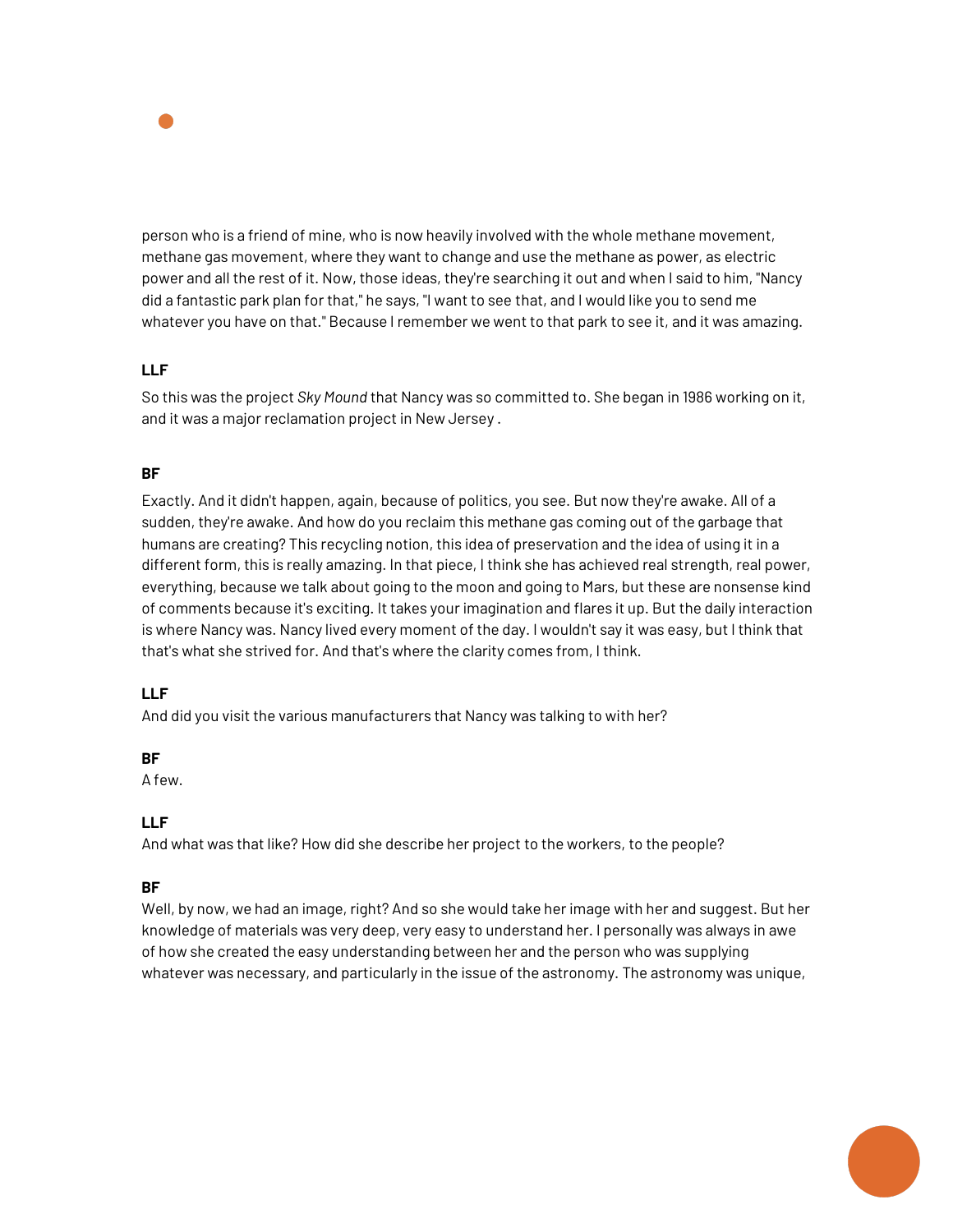

really wonderful. And I would say within three or four minutes of time that the people behind the desk had a very great respect.

## **LLF**

What was it about Nancy that made her inspire such respect in others?

#### **BF**

I think she spoke the language, you see. She knew what she was talking about. It's very hard to go into a place of professional builders and not know what a screw is, not know what a welding point is, or not know what you want to do. She knew everything about it. It wasn't like something that she had to learn about. I think she did, but she learned it from her experiences in life, and also her own research. So my impression also that she was always prepared. She was always prepared and knew what to say and knew what to ask. I remember standing next to her at the guy with the pipes, and you could see the changes, right, happening right there as she was beginning to say, "I'm here to--" and she would be kind of a little shy at the side, and within five minutes there was so much interest and so much involvement and so much awe, really. And it was great. It was really great. And I'm sure she found that situation with almost any project or any part that she goes, any group of people that she had. I think she was basically a shy person. She did not like to put herself forward in any way. And so I was kind of admiring that idea that she found a way on how to survive with it.

And I think her commitment to Bob [Smithson] was also very important, and her idea of being the person to take care of it and no other people was another commitment because she really understood his work. And I also, when I saw her, their early interchanges on film or other situations, I think she was the most important contributor to the process, both in measuring the Earth and knowing what it is that is happening right there and where to put something, where to begin to do with it-- to deal with it. Yeah. And that was a time when women were not respected. It was a time we were still struggling to be recognized, and Nancy was a feminist, definitely. And I would say she was not only conscious of it. She was active with it.

#### **LLF**

Did she describe herself as a feminist?

#### **BF**

Well, she always stood on the right side of things, and that was part of it. And I once asked her something. I said, "It's interesting to me that as a space artist, you are involved with museums." And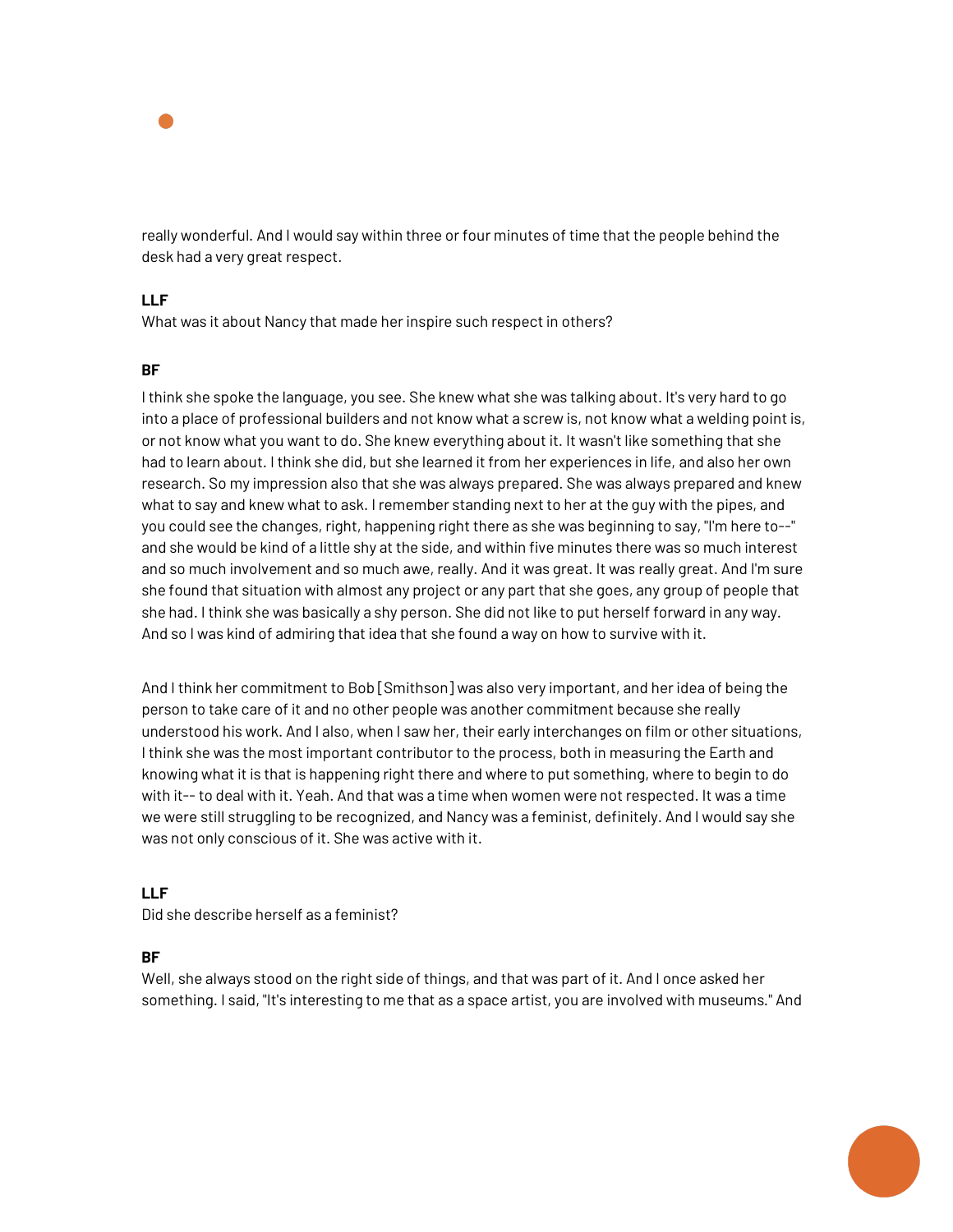

she said, "Our start wasn't there. We didn't do it for museums. In fact, we were opposed to museums. We thought they were mausoleums. We were not interested in that. We were really interested in the interaction between nature and the human being, and it's not just an idea. It's a physical connection." But she had a big show at MOCA, and I said, "So how do you explain that?" She said, "Well, that's a form of communication." This is not something that I would object. At this point, she was very, very secure in herself and secure in the work, and I think they did this combined thing for Bob and for her at MoCA here, and it was a beautiful show. It was a beautiful show. And I think that transferring those ideas into the urban environment is extremely important because the urban environment is, in a way, oppressive because it doesn't allow you to create that daily contact with nature. That's why I have big windows.

#### **LLF**

And, Bruria, what would your advice be to realize some of the Web? What would be the first step in moving Nancy's project through to completion?

#### **BF**

I think we talked about that, and I don't quite remember what I said. I think the very first one is to have enough money. When you would come to the city and say, "We have the money. It's going to cost this much. We need your support. We need your energy. We need your," whatever it is that the city can help us with, which is certain kinds of insurances that you're going to have. The city's selfinsured. But what we used to do, we would hire the artist for the period of time, which would take either 2 days or 4 days or maybe 3 days, whatever it took to install a piece. And then it would be a temporary kind of an arrangement, and they would be covered by the insurance. I don't know what the policy is now, so this is something to explore. What we need is at least a few months to explore, first of all, the desire to do it, secondly, to plan who would come before them and how to present it in the open moment in front of them, and that will take longer, I think, than just putting together the money. And then have good PR. Have good PR. Those people who objected very much are dead, so we don't have their noises here. But there are some people who are still around. The question is the will. If the political will is here-- and I think that we can explore it, and coming to them, we should have a full plan. We should have a plan of the money-- I mean, to be able to say "and how about this?" I think that the fabricators that Nancy used should be looked at again because I think the people are probably there. Companies stay for a long time. If they don't, we find another. And they would probably be delighted to do it.

So those are the things. The people who are still objecting are going to object, but this time, we have to have really a very strong position where they're going to lose, period. It's not something that is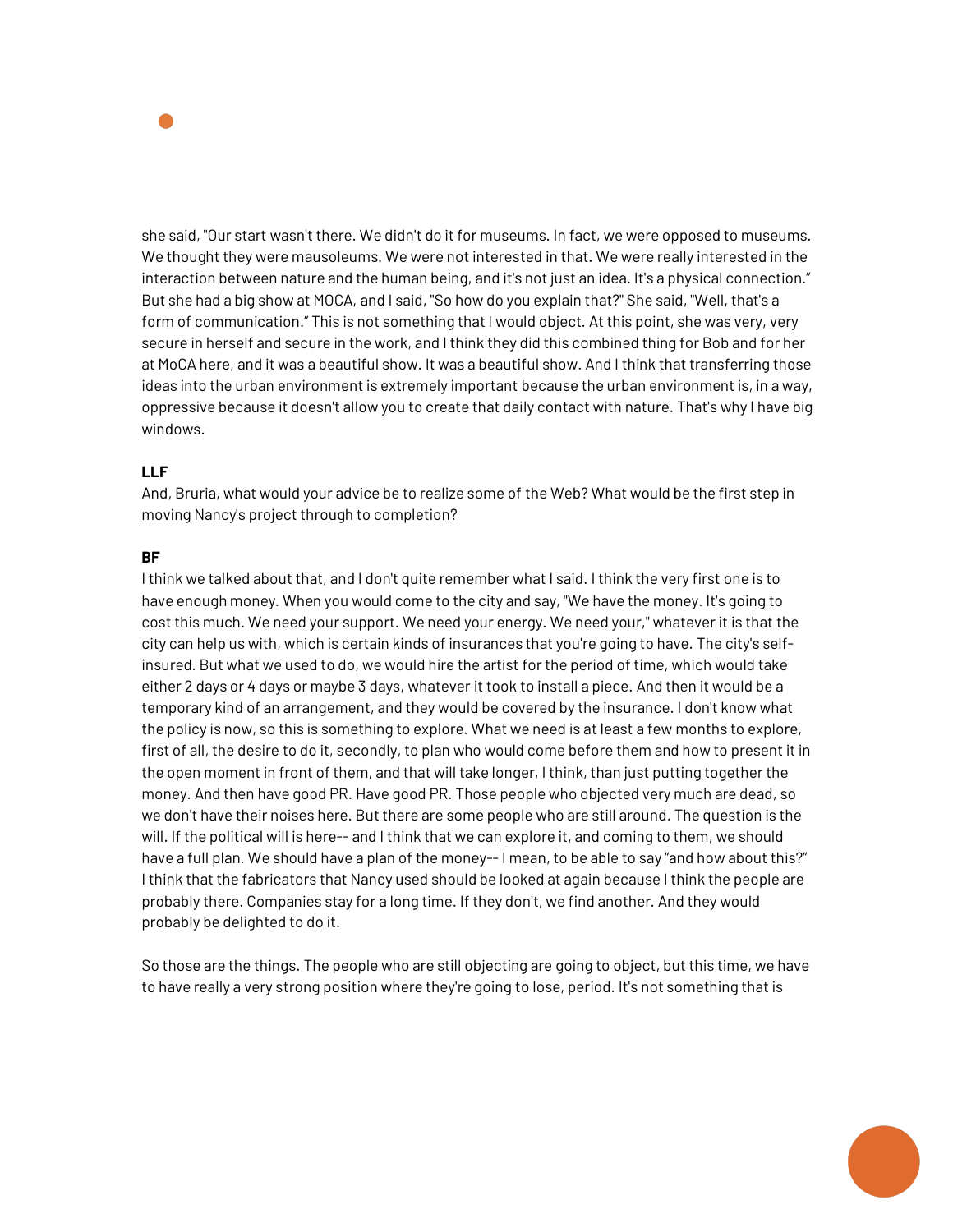

their beach. It's our beach. It's our country. It's not his country. So those positions are sometimes hard to get, but I think we can. I think we can. And of course, everybody's impressed with Nancy's coming out now. All of a sudden, oh my God. Nancy is something. Well, Nancy was something all the time, forever that I knew her, and I suspected probably forever. But it is those things we have to kind of fan up as far as the PR and how it comes and what happens. And we can do that. We can do that.

## **LLF**

And is there anyone specific who you think we should talk to in Santa Monica about gathering information about working with Nancy back in the 1980s?

## **BF**

In Santa Monica. After the first time, Nancy stayed with us a couple of times, maybe two or three times. And then when she stayed at the hotel, the Shangri-La. She liked the Shangri-La, right, at the beach. Who knew Nancy in Santa Monica beside David and myself? Well, you see, David unfortunately died a year later, and so his position in the city was very important and very supportive. I think there is a person like Danny Zane. Danny Zane is the person who I was at the meeting with and was talking about using the power of the garbage. He's the one who said, "I want to see that." So we could make a meeting with him, arrange a meeting with Danny and maybe one of the council members and see where we are with it. But I think when we do that, we need to have really a plan already. I mean, we're talking, but with certain people, we have to [inaudible]. That's it. And that's what we'd like to do, and that's been a dream of Nancy and a lot of people in the community.

It was interesting because I was looking at what it was that was so fearful for people, right? Well, you want to know what is it, the motivator. And I found that they were addressing it as something that they didn't want. And why didn't they want it? They didn't want it because they thought all kinds of crazies are going to come down and do all kinds of voodoo things and be into their-- what did they call it? Create all kinds of behaviors that were not expected or that should be in temples or should be in some other place, which I thought was ridiculous because I saw weddings on the little circle. But they created kind of a peculiar fear that you don't need anything but sand on the beach. But we don't mind sport and stuff. So I think that their mechanism of fear was really kind of peculiar, and I think that at the time, that council was young because they got the power in '80 and we're talking '84. And I don't think they wanted to muscle themselves too much. Now, it's 40 years later. It's a long time. They're in a different position. But politics is always murky, really. It doesn't ever kind of settle in because every time there is a change, and every time their whole relationship changes. I think at the time when we get to talking privately with Danny and maybe another council member is that they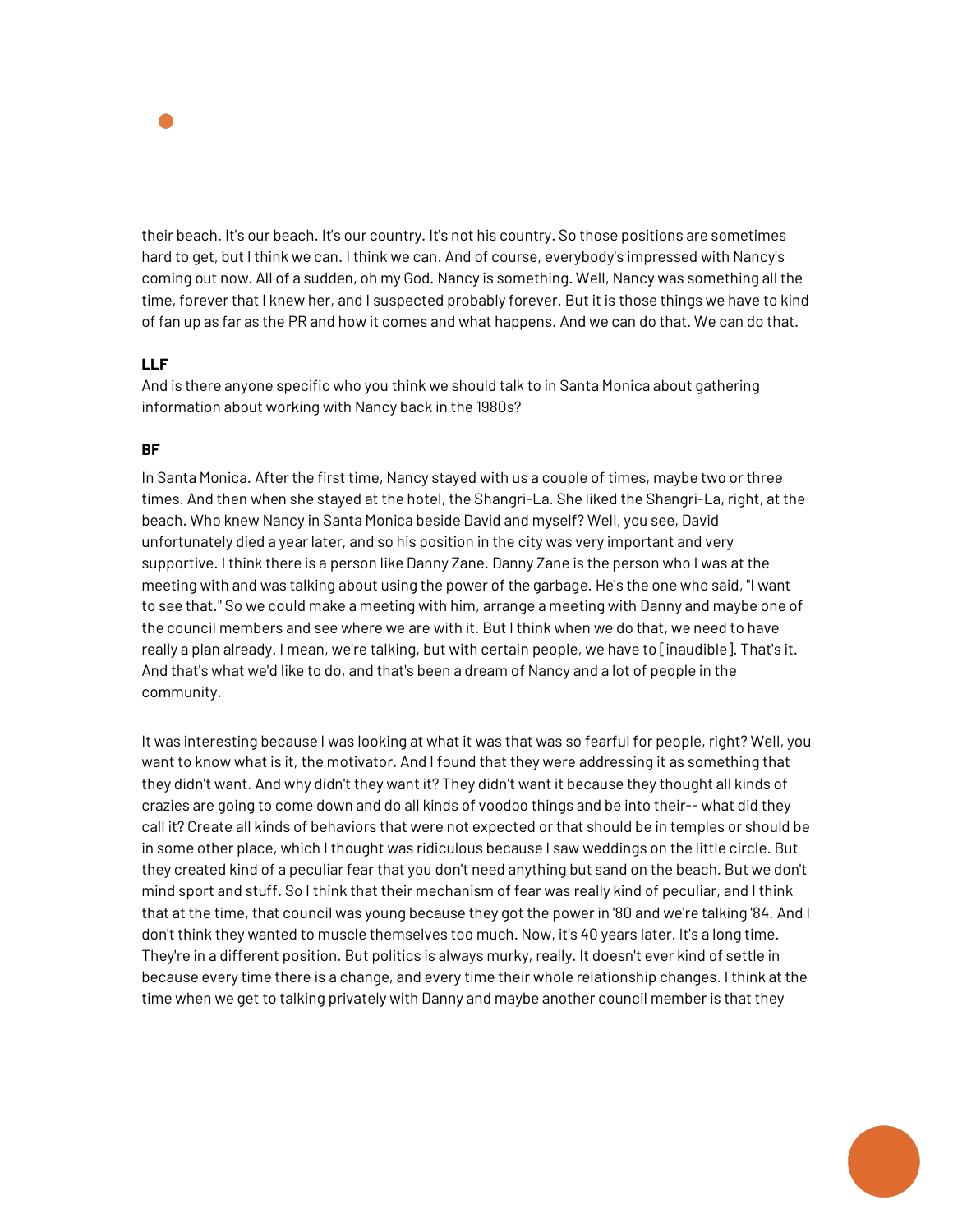

would send us to the arts commission. They would send us to talk to them. For that, we need to have a plan also. So that's the important part.

And then things are changing here a little bit because the city had made a decision about the airport. You would think that it has no connection, but it does. They had decided that one group in the city-- 18th Street, I don't know if you know who they are. They're a group that has some very good piece of property on 18th Street in Santa Monica. They have been an art place for many years. They started, I would say, at the same time in the early '80s or maybe even kind of late '80s. It was bought by a woman, Sue Durkin, who decided-- I think at the time, there were studios there. And I'm not an artist like Deborah Sussman, who was a very exceptional designer. And Judy Chicago had a studio there. Other people had studios. But Sue bought the place and bought a piece and created some studios for artists. And that organization had changed in time, and now they have opened up to the-- I can send you some information for them. And they consider themselves the most important group in the Southland. And they were given the opportunity to the tune of a quarter of a million dollars a year to run the airport community. It took years to really make that happen, the airport community of the art, just as it took years for Bergamot to happen. And in both situations, I played a role. The artists finally got 41% of the space, of the land at the airport to become a cultural space.

And so they hired the administration of 18th Street to run the place. And by that, they kind of pushed out another group that was there, which was not a nonprofit and it was really presenting enough opportunity for others to have studios. The problem with Santa Monica really has to do with the fact that it's tiny. It's 8 by 3 miles. What can you do? And it's pretty much covered. So we don't have land, great parcels of land. So when Bergamot came up, it was 4 and a half acres. And that was bought by the city for transportation purposes, and now we have a train going through there. And my husband was on the council at the time. I suggested, "Let's make it an art place." And so it was rented to a guy who made it into gallery place. And that was missing in the city too. It's not that we had galleries. We had galleries here and there. But the clump became very important. And they were there for 20 years, and the ICA was there, then known as the Santa Monica Museum of Art, which was a very big, important calling card. And then the politics got in, and it got very messy and very disturbing. And the manipulator par excellence was the one that got the contract with the city. He bought, with a friend, with the same guy who helped him make it, a piece of land. It was one acre point four, and he sold it for \$35 million. So the opportunity here, the opportunistic behavior was really kind of something that kind of hit people on the head.

And when we'll meet with this council member who supported our project, but he's really precisely responsible for a lot of debt. But we'll see. We'll see what happens because we're not coming to do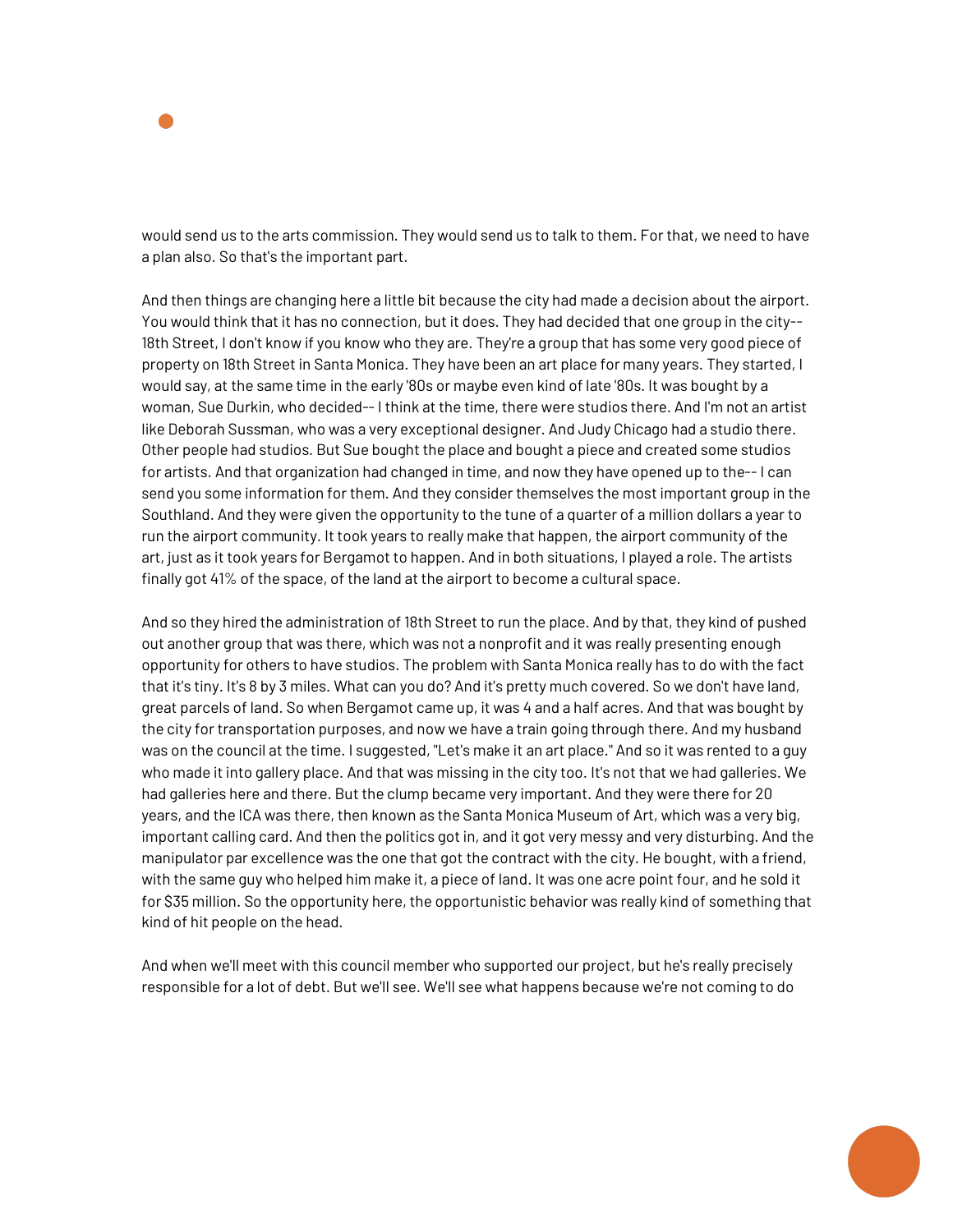

much of real estate change, even though we're asking for a piece of real estate. But that's a state real estate. Now, that state real estate is already approved.

# **LLF**

Already approved from when the original plans were…

## **BF**

Yeah. The coastal commission approved it a long time ago, almost forty years ago. And so all the approvals were in place.

# **LLF**

And those papers will be filed with the Santa Monica Coastal Commission?

## **BF**

Exactly, and they are there. You could connect with them, and you could ask them if you could see those papers. So their permissions were made with the coastal commission. So the question is has anything changed, either politics or mood or anything like that? So what I see is happening now is the fact that 18th Street has gotten the charge of it, and the director of 18th Street, Jan Williamson, has a vision of her own. Her vision is that she wants to be the main say here in Santa Monica. We have a philosophical change in mind. I believe in the horizontal. She believes in the pyramidal. I don't believe that we need a czar in the arts. I believe that we need to have as much inclusiveness as we can, and I think those two ideas are now in clash. I don't think it's going to make any difference as far as Nancy's piece is concerned because that's going to be probably supported by every artist and every person. But it creates the problem of the politics a little bit, and it makes me a little wondering. So I think talking to Danny and making Danny understand what we are talking about is very important, and showing Danny more of Nancy's work is very important. Being mentioned in the book of Nancy edited by Alena Williams that Santa Monica was a terrible place, that's also important.

So we'll see. I think we have to plan how to bring it up. And we can sit around this table and talk to them and see what happens, but I'm revealing to you a whole lot of information that maybe is relevant and maybe not relevant. Maybe it's not that important. Maybe enough time has passed and people can indeed wake up. Elsa, for example, who you met, has just retired.

## **LLF**

This is Elsa Longhauser who was the former director of the ICA in Los Angeles?